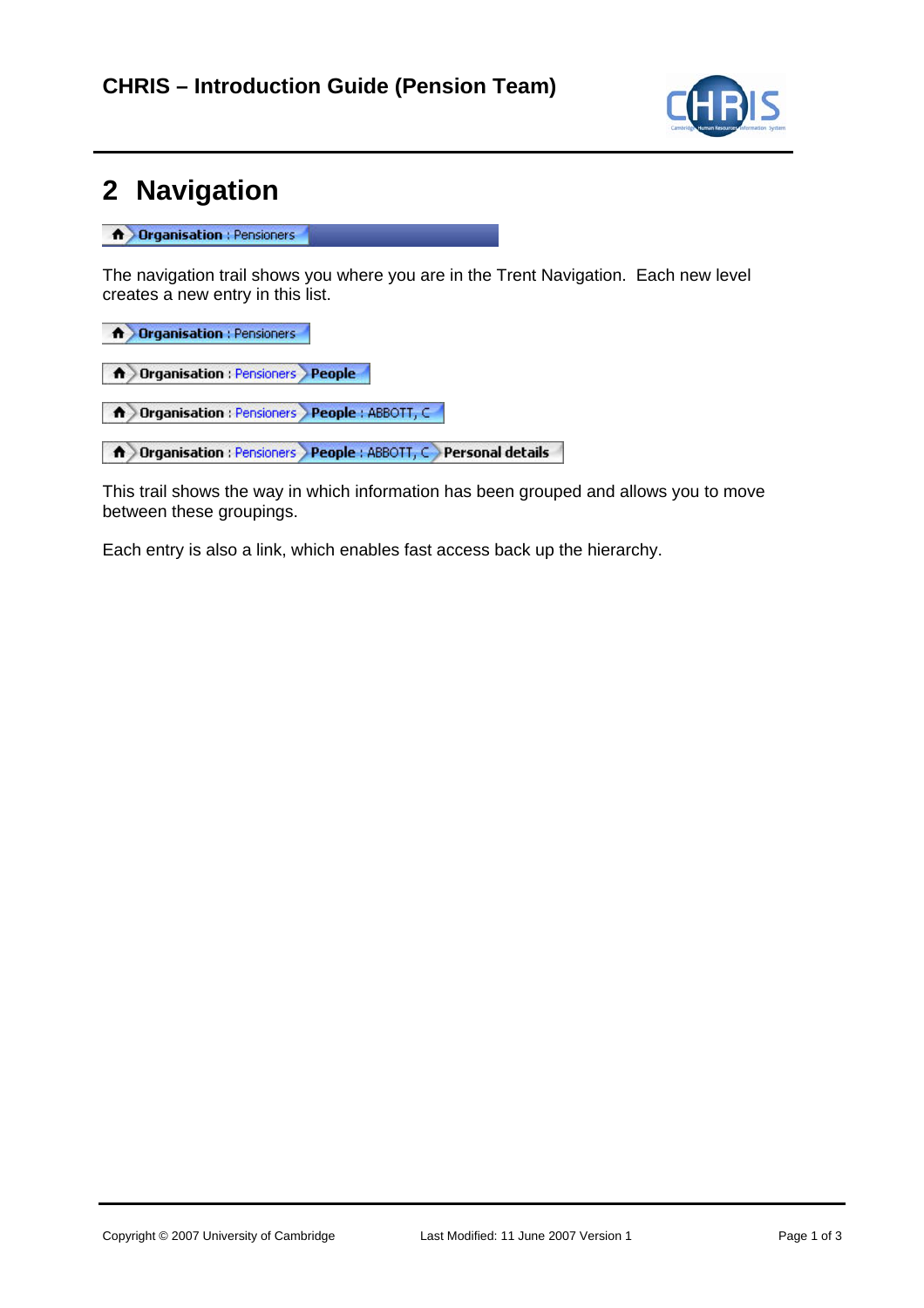

## **2.1 Navigation Trail**

**A** Organisation : Pensioners People : Abbott, Alexandra Personal details

The items shown on the navigation trail in black and bold are the navigation items that you have selected (Organisation, People, Personal details). The items in blue show the current selection within the navigation item (Pensioners, ABBOTT, Alexandra). You can click on any of the items shown in the list to revert back to that point and then to select another action or object as necessary. You can also use the left and right arrow keys on your keyboard to locate an item in the navigation trail. The selected item will appear with a blue background. If you click on **People** (or any of the items in bold black) on the navigation bar, the display will revert back to your original selection or search results (the items to the right of People will be removed) and you can then select another employee and an action to perform against the employee:

| n > Organisation : Pensioners > People : Abbott, Alexandra |                       |                             |            |                   |                                       |     |  |  |
|------------------------------------------------------------|-----------------------|-----------------------------|------------|-------------------|---------------------------------------|-----|--|--|
| ⊙ Search C Smart groups<br>Advanced                        |                       |                             |            |                   |                                       |     |  |  |
| abbott<br>Surname                                          |                       | Results 10 People           |            |                   |                                       |     |  |  |
| Select all                                                 |                       | Save this group             |            |                   |                                       |     |  |  |
| Name                                                       | Unit                  | Job title                   | <b>Sex</b> |                   | Date of birth Social security no. Per |     |  |  |
| Abbott, Alexandra P-Pensioners WOOLEY, J.                  |                       |                             |            |                   | Female   19/02/1938   ZRTY875748B     | x94 |  |  |
| Abbott, Kate                                               |                       | P-Pensioners SQUIRES, M. J. |            |                   | Female 02/06/1935 ZLEQ319964E         | X95 |  |  |
| Abbott, Louise                                             |                       | P-Pensioners JENKINS, D. M. |            |                   | Female 25/05/1922 LWMT677215T         | x22 |  |  |
| Abbott, Michelle                                           | P-Pensioners DYE, J.  |                             |            |                   | Female 25/04/1943 ZABM858466R         | X12 |  |  |
| Abbott, Nathalie                                           |                       | P-Pensioners JONES, T. Z.   |            |                   | Female 22/04/1945 WMXC618848X         | X25 |  |  |
| Abbott, Pauline                                            |                       | P-Pensioners PETTIT, M. P.  |            |                   | Female 09/11/1930   LRJN348983U       | X81 |  |  |
| Abbott, Philis                                             | P-Pensioners GRAY, A. |                             |            | Female 03/07/1936 | ZMCC158123Y                           | X55 |  |  |

Alternatively you can right click, on any of the blue items in the list. This will show you the list of the current selection made within the navigation item. For example if you right click on the pensioner's name, ABBOTT, Alexandra, you will be shown a list of all the other people from your initial search. You can then select another employee from the list and continue processing. In this example you could click on ABBOTT, Kate the next person in the list and view his/her details.

| <b>A</b> > Organisation : Pensioners > People : Abbott, Alexandra |      |                                      |
|-------------------------------------------------------------------|------|--------------------------------------|
| ⊙ Search ○ Smart groups                                           |      | Abbott, Alexandra                    |
| labbot                                                            |      | Abbott, Kate<br>Abbott, Louise       |
| Select all                                                        |      | Save this dAbbott, Michelle          |
| Name ▼                                                            | Unit | Job titl Abbott, Nathalie            |
| Abbott, Alexandra P-Pensioners WOOLE Abbott, Philis               |      | Abbott, Pauline                      |
| Abbott, Kate                                                      |      | P-Pensioners SQUIRf Abbott, Samantha |

If you right click on any of the black and bold items in the navigation trail for example, **Personal Details**, you will see a list of other functions you could perform against the selected employee. The selected employee is a selected employee.

The actual functions available to you are determined by your user profile.